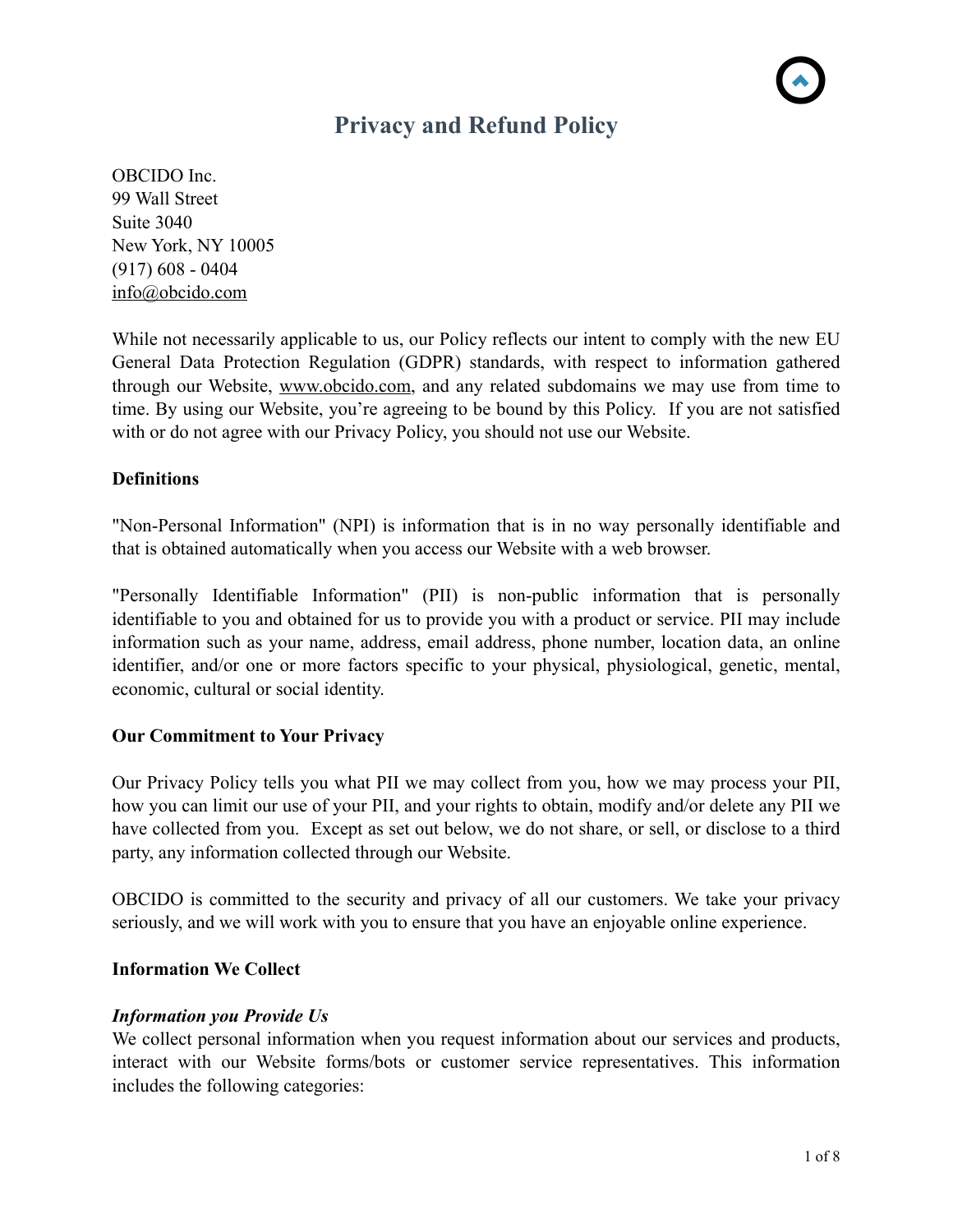

- 1. Your Personal Contact Information, such as name, phone number and email address
- 2. OBCIDO services and products you may be interested in purchasing, including possible scopes of work and fee ranges;
- 3. Your Company Information, including company website domain/URL, whether you represent a marketing agency, whether your company is a current customer of certain of our business partners.

Generally, you will have control over the amount and type of information you provide to us when using our Website.

As a visitor to our Website, you can browse our Website to find out more about us. You are not required to sign in or provide us with any PII as a visitor.

# *Information Collected Automatically*

When you use our Website, we automatically collect certain information by the interaction of your mobile device or web browser with our Website.

## *Cookies*

Like many other websites, we use "Cookies." A Cookie is a small piece of data stored on your computer or mobile device by your web browser. We use Cookies to identify the areas of our Website that you have visited. We also use cookies to enhance your online experience by eliminating the need to log in multiple times for specific content. Finally, we may use Cookies to personalize the content that you see on our Website or to customize marketing and other information we provide to you.

# *Other Automatically-Gathered Information*

We may automatically record information when you visit our Website, including the URL, IP address, browser type and language, and the date and time of your visit. We use this information to analyze trends among our users to help improve our Website or customize communications and information that you receive from us. If combined with other information we know about you from previous visits, the data possibly could be used to identify you personally, even if you are not signed in to our Website.

# *Google Analytics Privacy Policy*

Our Website uses "Google Analytics" to collect information about the use of our Website. Google Analytics collects information such as how often users visit our site, what pages they visit when they do so, and what other sites they used prior to coming to our site. We use the information we get from Google Analytics to improve our Website, services and products. Google Analytics collects only the IP address assigned to you on the date you visit our site, rather than your name or other identifying information. We do not combine the information collected through the use of Google Analytics with personally identifiable information. Although Google Analytics plants a permanent cookie on your web browser to identify you as a unique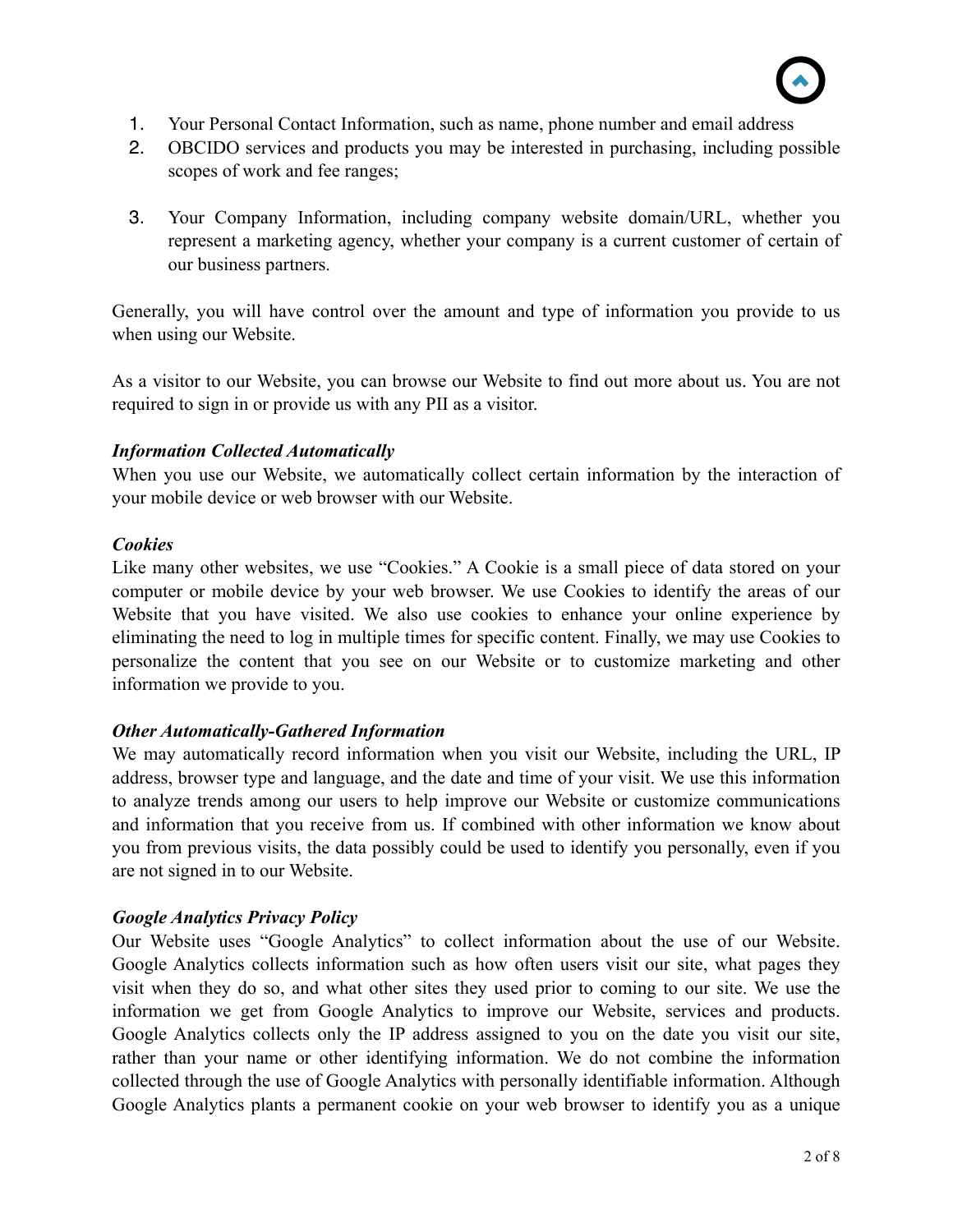

user the next time you visit our site, the cookie cannot be used by anyone but Google. Google's ability to use and share information collected by Google Analytics about your visits to our site is restricted by the Google Analytics Terms of Use. [http://www.google.com/analytics/terms/](http://www.google.com/analytics/terms/us.html) [us.html.](http://www.google.com/analytics/terms/us.html) You can prevent Google Analytics from recognizing you on return visits to this site by disabling cookies on your browser. <https://tools.google.com/dlpage/gaoptout>

# *Do Not Track Settings*

Some web browsers have settings that enable you to request that our Website does not track your movement within our Website. Our Website does not obey such settings when transmitted to and detected by our Website. However, this does not change our compliance in any other way with our Privacy Policy.

## **How Information is Used**

When we use or process personal data about you, we do so only as necessary to provide the services and products you use (e.g., to meet our contractual and legal obligations), or otherwise with your consent, to comply with applicable law, or to fulfill other legitimate interests of you or us as described in this Policy. Through our Website, you will be provided with the choice of which types of communications you will receive with us, and the ability to change those choices whenever you want. Some of the more common, specific uses of your information are described below.

# *Providing Requested Services and Products; Fulfilling Contractual Obligations*

We may use PII to provide the services and products you've requested or to otherwise perform any contract we may have with you, including communicating with you about the scope of work, payment or other related topics. When you create an account on our Website, buy a product or service from us, or otherwise agree to our terms and conditions, a contract is formed between you and us. In order to carry out that contract, we must process the information you give us. Some of this information may be PII, and we may use it in order to do any of the following

- provide you with suggestions and advice on products and services
- verify your identity for security purposes.
- provide our products and services, which includes updating, securing and troubleshooting, as well as providing support. We also may provide your PII to third party service partners, agents or subcontractors that provide services that support our business relationship with you (i.e. payment processors, website-hosting companies, third party content platforms, etc.), but those third parties will only receive information necessary to provide the respective services and are not permitted to use personal data they receive from us for any other purpose.
- improve, personalize and develop our services and products

We process this information on the basis that there is a contract between us, or that you have requested we use the information before we enter into a legal contract. We will continue to process this information until the contract between us ends or is terminated by either party under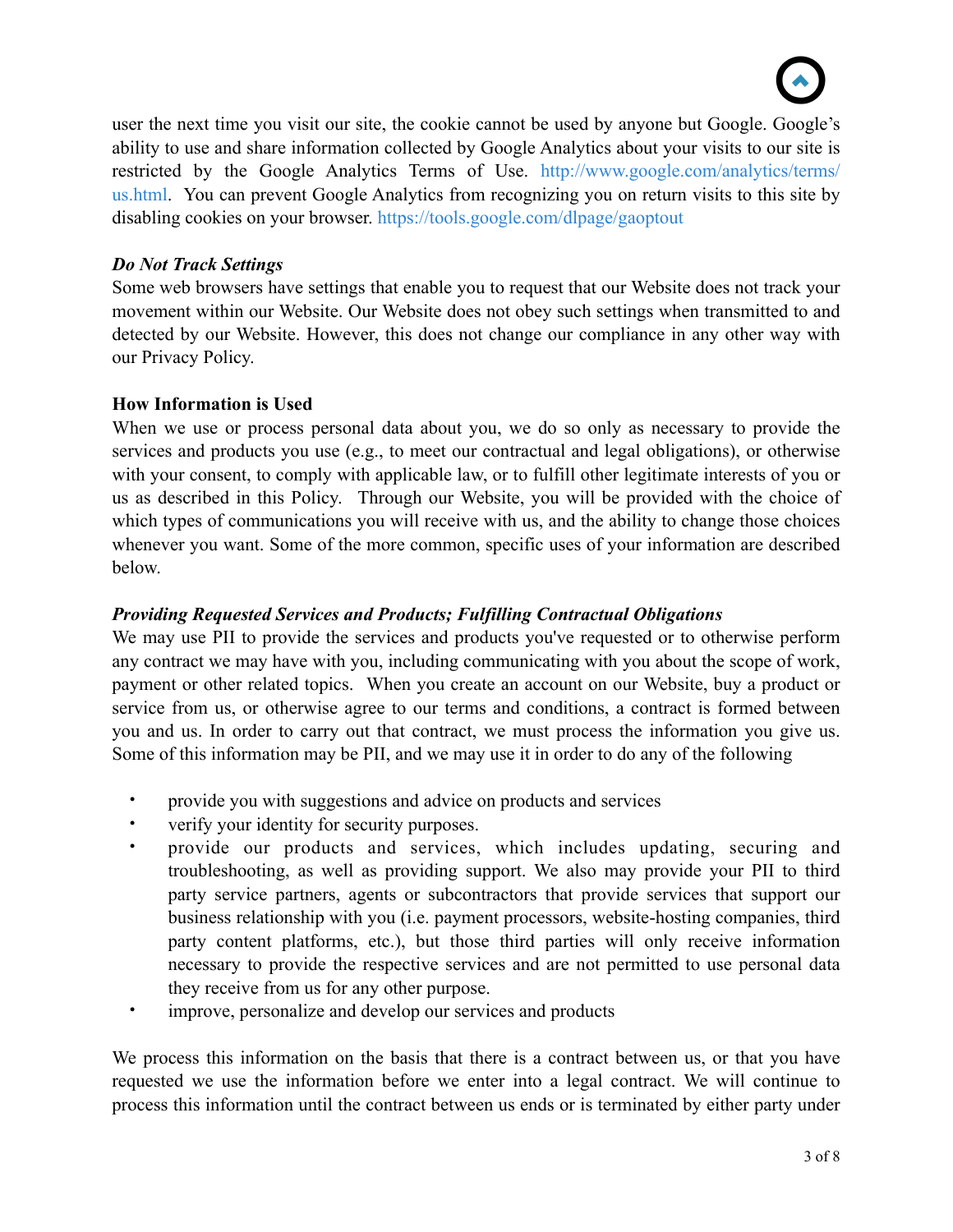the terms of the contract.

#### *Information we process with your consent*

Through certain actions when otherwise there is no contractual relationship between us, such as when you browse our Website or ask us to provide you more information about our business, including job opportunities and our products and services, you provide your consent to us to process information that may be PII.

Wherever possible, we aim to obtain your explicit consent to process this information, for example, by asking you to agree to our use of Cookies or to receive communications from us. Sometimes you might give your consent implicitly, such as when you send us a message by email to which you would reasonably expect us to reply.

When we communicate with you about our business, we will use the contact information you provided to us to discuss technical issues, new products and services, and other information of interest to you. We may also send you emails with useful industry information, promotional information about our business or offers from us or our affiliates. You have a choice about whether or not you wish to receive communications from us. If you do not want to receive any or certain communications from us, then you can select your choices by ticking the relevant boxes situated on the form on which we collect your information.

Except where you have consented to our use of your information for a specific purpose, we do not use your information in any way that would identify you personally. We may aggregate it in a general way and use it to provide class information, for example to monitor the performance of a particular page on our Website.

If you have given us explicit permission to do so, we may from time to time pass your name and contact information to selected third party service providers who we believe may provide services or products you would find useful.

We continue to process your information on this basis until you withdraw your consent or it can be reasonably assumed that your consent no longer exists.

You may withdraw your consent at any time by instructing us using the contact information at the end of this Policy, using unsubscribe instructions provided in communications, or changing your elections within our Website. However, if you do so, you may not be able to use our Website or our services further.

# *Legally Required Releases of Information*

We may be legally required to disclose your PII, if such disclosure is (a) required by subpoena, law, or other legal process; (b) necessary to assist law enforcement officials or government enforcement agencies; (c) necessary to investigate violations of or otherwise enforce our Legal Terms; (d) necessary to protect us from legal action or claims from third parties including you;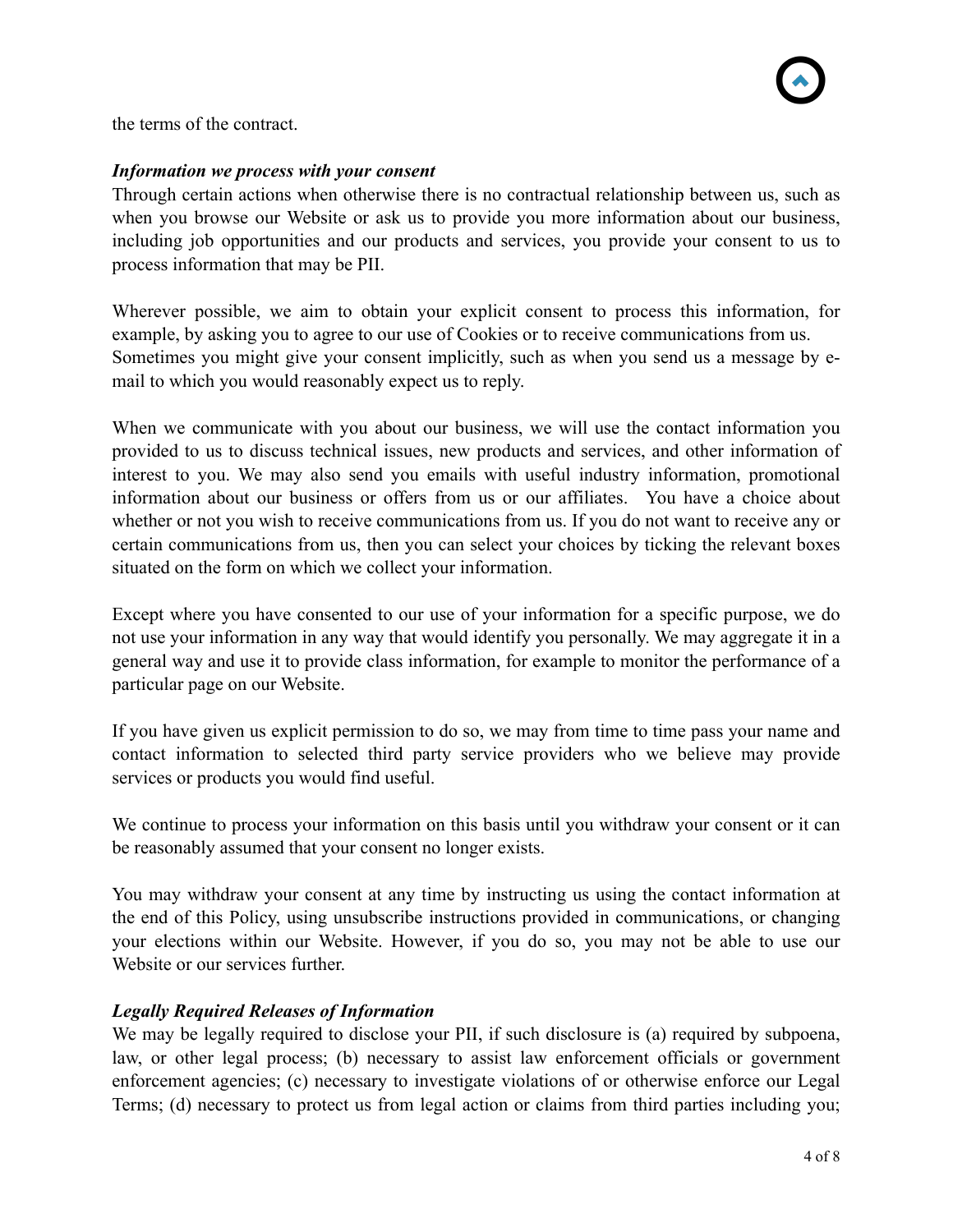

and/or (e) necessary to protect the legal rights, personal/real property, or personal safety of our company, customers, third party partners, employees, and affiliates.

#### *Other Legitimate Interest*

We may process information or use it to communicate with you on the basis that doing so is necessary to achieve a legitimate interest, either to you or to us. Where we use your information on this basis, we do so after having given careful consideration to:

- whether the same objective could be achieved through other means
- whether processing (or not processing) might cause you harm
- whether you would expect us to process your data, and whether you would consider it reasonable to do so

For example, we may process your data or communicate with you for any of the following purposes:

- advertising and marketing to you, which includes sending promotional communications, targeting advertising, and presenting you relevant offers based on information you provide or our prior dealings
- operating our business, which includes analyzing our performance, meeting our legal obligations, developing our workforce, and doing research
- record-keeping for the proper and necessary administration of our business
- responding to customer complaints or service requests
- responding to unsolicited communications from you to which we believe you would expect a response
- protecting and asserting the legal rights of any party
- insuring against or obtaining professional advice that is required to manage business risk
- protecting your interests where we believe we have a duty to do so

We will continue to use this information for this purpose until the legitimate interest no longer exists or such use is not necessary to achieve the legitimate interest.

#### *Our use of re-marketing*

Re-marketing involves placing a cookie on your computer when you browse our Website in order to be able to serve to you an advertisement for our products or services when you visit some other website. We may use a third party to provide us with re-marketing services from time to time. If so, then if you have consented to our use of cookies, you may see advertisements for our products and services on other websites.

#### *Disclosures to Successors*

If our business is acquired or merges, in whole or in part, with another business, we retain the right to transfer your PII to the new business. The new business would retain the right to use your PII according to the terms of this Privacy Policy, as updated or as changed by the new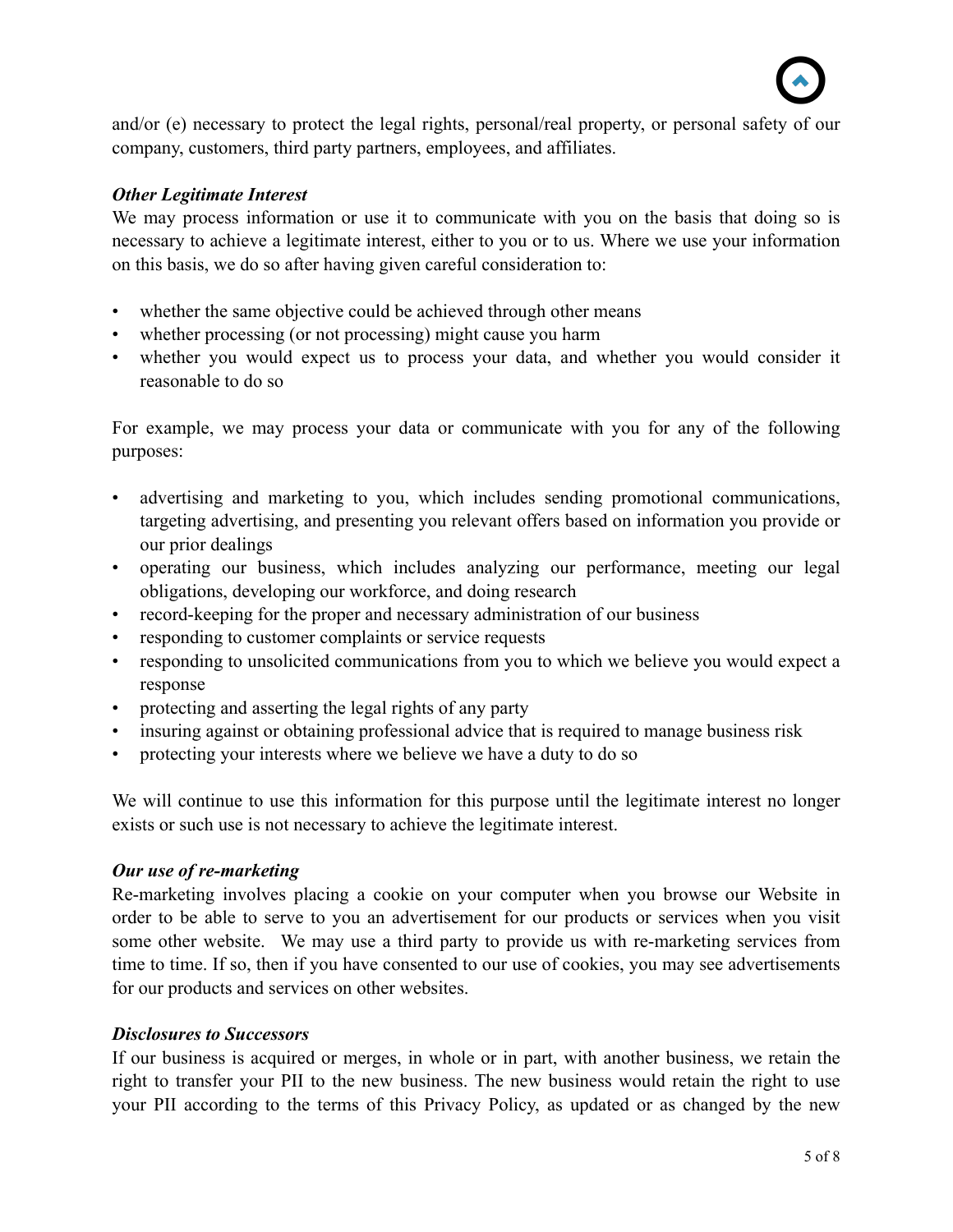

business, subject to applicable law. You will have the opportunity to opt-out of any such transfer if we determine that the new business has privacy policies that differ materially from ours or that do not comply with applicable law.

# **Obtaining, Changing or Deleting Your Information**

#### *Access to your personal information*

To obtain a copy of all information we maintain about you, you may send us a request to info@obcido.com. After receiving the request, we will tell you when we expect to provide you with the information, and whether we require any fee for providing it to you.

#### *Remove or Change your Information*

If you wish us to remove or change PII that you have provided us, you may contact us at the contact information at the end of this Policy or, if available, through a tool on our Website. This may limit the service we can provide to you.

#### *Verification of your Information*

When we receive any request to access, edit or delete PII, we will first take reasonable steps to verify your identity before granting you access or otherwise taking any action. This is important to safeguard your information.

#### **Retention Period for Personal Data**

Except as otherwise mentioned in this Policy, we keep your PII only for as long as required by us:

to provide you with the services or products you have requested, or otherwise to perform or enforce a contract between us.

to continue to provide the best possible user experience to visitors who return to our website.

to collect information and educational materials.

to comply with other law, including for any period demanded by tax authorities; or

to support a claim or defense in any court or in any legal, regulatory or administrative proceeding.

#### **Our Cyber Security Policy**

#### **Email, Calendar and Data Storage services**

OBCIDO uses Google's Gmail, Calendar, and Drive (data storage), collectively known as G-Suite. You can read about the [G-Suite cybersecurity policy](https://static.googleusercontent.com/media/gsuite.google.com/en//security/g-suite-security-ebook.pdf) and its independent third-party audits of security, privacy, and compliance controls, including [ISO 27001](https://services.google.com/fh/files/misc/google_cloud_iso_2017.pdf), [ISO27017,](https://services.google.com/fh/files/misc/google_cloud_iso_2017.pdf) and [SOC 3](https://cloud.google.com/security/compliance/soc-3/).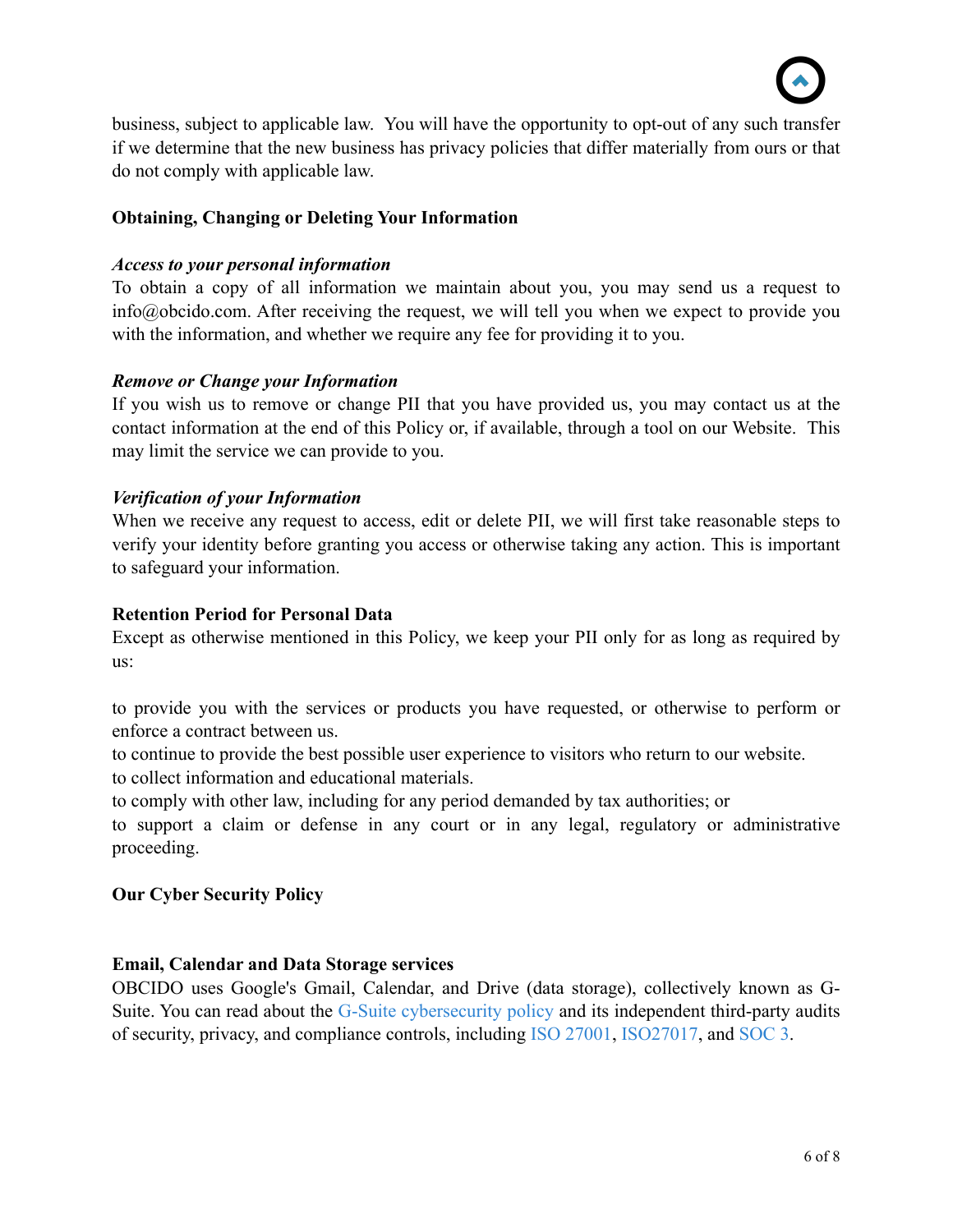# **Limitation of Liability**

You assume the sole risk of transmitting your information as it relates to the use of this Website, and for any data corruptions, intentional interceptions, intrusions or unauthorized access to information, or of any delays, interruptions to or failures preventing the use this Website. In no event shall OBCIDO be liable for any direct, indirect, special, consequential or monetary damages, including fees, and penalties in connection with your use of materials posted on this Website or connectivity to or from this site to any other site.

## **Protecting Your Child's Privacy**

We follow the Children's Online Privacy Protection Act (COPPA). Even though our Website is not designed for use by anyone under the age of 18, we realize that a child may attempt to access our Website. We do not knowingly collect PII from a child. If you are a parent or guardian and believe your child is using our Website, please contact us. We may ask for proof of identification before we remove any information to prevent malicious removal of account information. If we discover on our own that a child is accessing our Website, we will delete the information as soon as we discover it, we will not use the information for any purpose, and we will not disclose the information to third parties. You acknowledge that we do not verify the age of our users nor do we have any liability to do so. If you are a child, please seek the permission of a parent or guardian before accessing our Website.

## **Our Email Policy**

We comply with the federal CAN-SPAM Act. You can always opt out of receipt of further email correspondence from us or our affiliates. We will not sell, rent, or trade your email address to any unaffiliated third-party without your permission (except in the sale or transfer of our business).

#### **Other Websites**

Our Website may contain links to other websites. You understand that these websites are not under our control and are not subject to our Privacy Policy. These websites will likely have their own privacy policies, and we urge you to read those policies before using the website. We have no responsibility for these websites and provide links to these websites solely for your convenience. You acknowledge that your use and access of these other websites is solely at your own risk. It is your responsibility to check the privacy policies of these other websites to see how they treat your personal information.

Our services sometimes include preparing or recommending content for customers' websites that are built, hosted and/or maintained using a third party's content management system or other facilities, but OBCIDO does not host or control the content or operation of any customer websites. OBCIDO is not responsible for drafting, posting and/or enforcing our customers' privacy policies or determining whether the customers' policies or practices comply with applicable law. We are in no way responsible or liable for the collection and use of personal information by our customers from their websites or otherwise resulting from our marketing services.